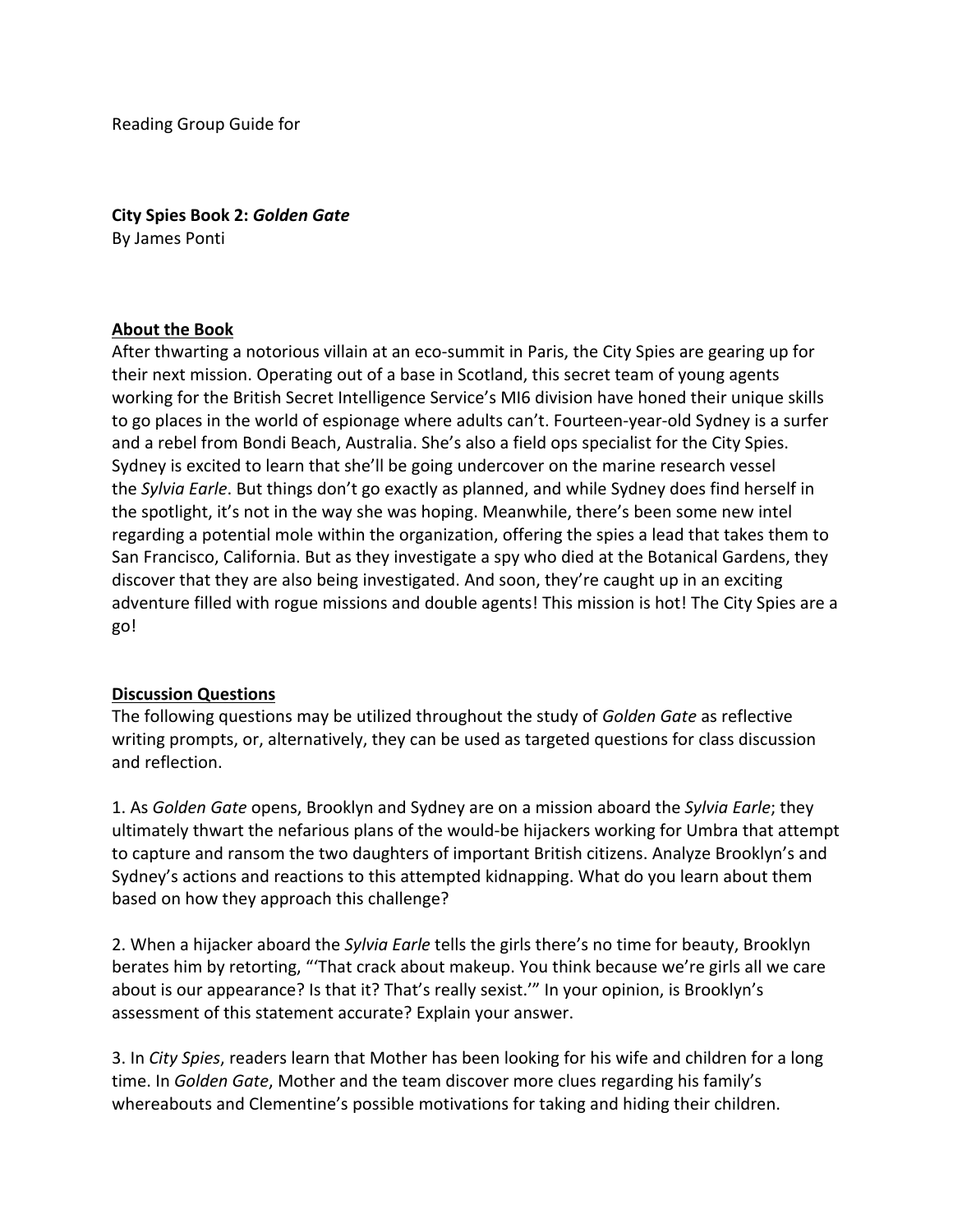Though Clementine has instructed him to stop investigating, why does Mother seem unable to call off his search for Clementine and his kids? Do you believe his search impacts the City Spies? If so, in what ways?

4. When Brooklyn asks Blix how he knows her age, he tells her, "'I have three teenage daughters. I know what twelve-year-old girls look like.'" He stops for a moment before adding, "'And I know exactly how tricky they can be.'" Do you agree with his assessment? How do you think adults tend to view young people? Explain your answers.

5. In *Golden Gate*, Umbra, a global crime syndicate, is once again engaged in terroristic activities, motivated by money. What makes them so dangerous to the City Spies and the world at large?

6. Assigned to protect two girls while on the *Sylvia Earle*, Brooklyn is known as Christina Diaz. Her cover identity is created by the British Secret Intelligence Service's MI6 and is the name of a beloved writer for children. If you had a chance to have a cover identity, would you want one? If so, what name would you use and why?

7. After stunning Alice and Judy with her ability to bring down a hijacking goon, Alice incredulously asks Brooklyn if she's an "MI6 asset." Brooklyn says, "'We're not going to worry about what I am.'" Given what you know about this particular mission and the City Spies in general, why is it so important that their existence remain top secret? What do you think would be the toughest part of keeping that secret?

8. As Mother criticizes Sydney for her conduct during their mission, she snaps, "'It's not like I left them alone. They still had Queen B looking after them . . . What was that you called her on our last mission? A natural spy. The best you'd ever seen?'" What is it about Brooklyn that makes Sydney and the others so jealous? Why do you think they feel this way? How might they deal with these feelings? Explain your answers.

9. "FARM" life for the City Spies includes competitions for fastest safecracking, obstacle course completion in near total darkness, building the most powerful explosive out of ordinary household objects, and memorizing long strings of numbers and letters. In the novel, readers discover the FARM as a place "where being a kid and being a spy went hand in hand." In your opinion, what would be the coolest part of getting to be a City Spy? What do you see as the greatest challenges to this dual lifestyle? Explain your answers.

10. At its heart, *City Spies* is a story about family. What textual evidence from *Golden Gate* supports this statement? How does this found family remind you of your own? What are some ways in which they are unique or complicated?

11. Starting with her actions on the *Sylvia Earle*, Sydney begins to doubt her contributions and value to the City Spies team. Do you agree or disagree with her views? What important skills do you think she offers the group?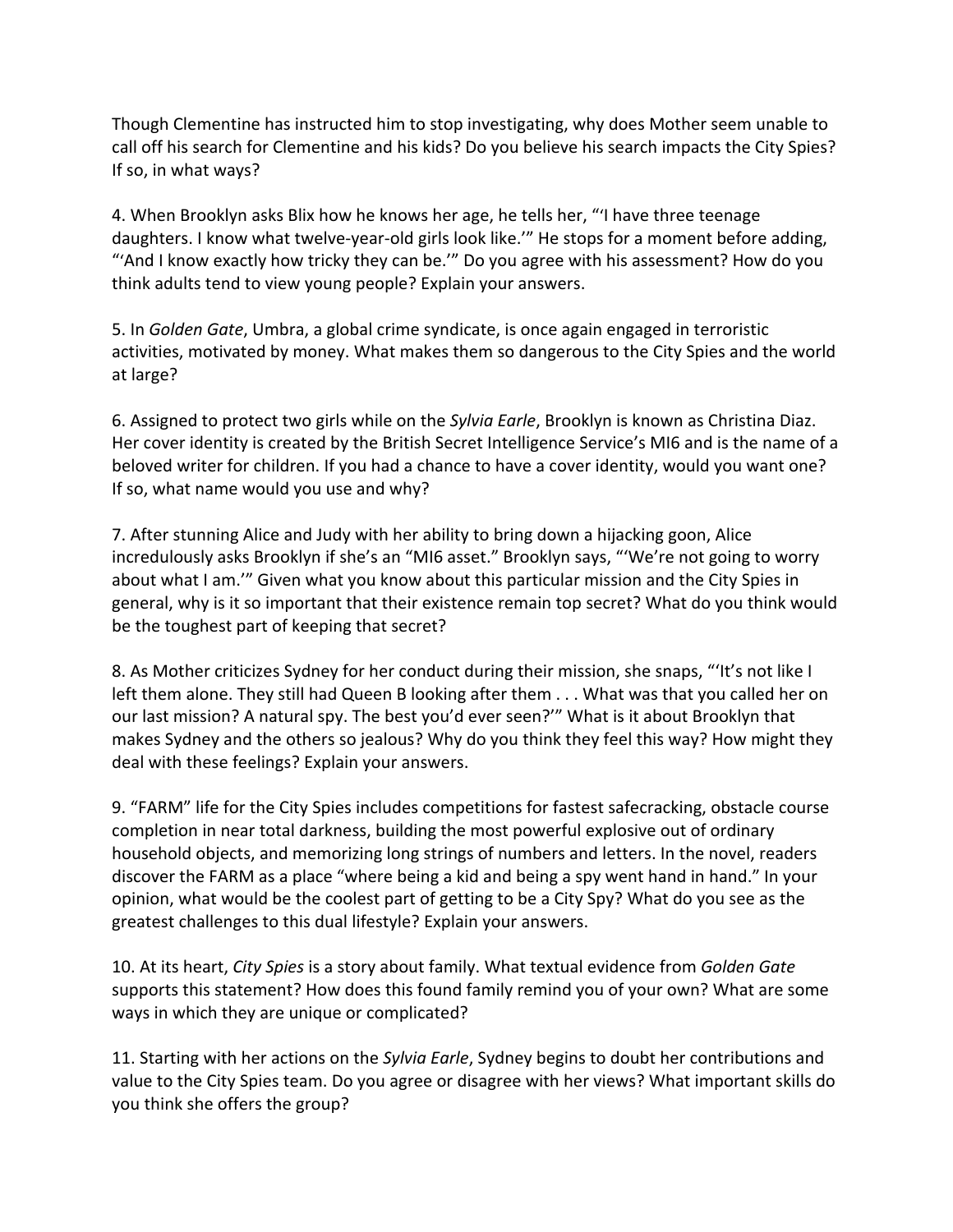12. Based on what you learn in *Golden Gate* and your impressions from *City Spies*, who is your favorite spy? What is it about this particular character that makes you admire them? Give examples from the books to support your answers.

13. Consider the secret mission the City Spies believe Mother and Brooklyn are engaging in: Do you agree or disagree with Mother's decision to involve Brooklyn in the search for his family? Support your position. Do you think he will ever stop looking for them?

14. Clementine provides Mother with a picture of their children on a flash drive. Kat tells the group that it's difficult to understand why Clementine has done this, because they're "only seeing caterpillars" when they also have to see the cocoon, or how things fit together. How does Kat's unique way of understanding relationships help the group better understand what they need to do?

15. When discussing the awkwardness between them, Brooklyn tells Sydney, "'I'm the one who's trying to fit in. I'm the outsider joining a team that's thick as thieves. You guys have been together for years, and you were the second one, so that makes you an OG. I'm the noob. And after all you and I have been through these last few months, I thought we fit in together. I thought we were friends.'" Were you surprised to learn Brooklyn feels this way? Do you think it was difficult for her to share this? Have you felt similar to Brooklyn or to Sydney in your own life? Explain your answers.

16. Brooklyn shares all she knows about Gilson, who then asks Brooklyn about her real identity. Brooklyn tells her, "'I'm the twelve-year-old girl who's running circles around you.'" Why do you think Gilson has such a difficult time understanding how Brooklyn gained knowledge of her transgressions and crimes?

17. In *Golden Gate*, Tru tells Brooklyn and Sydney, "'Mother thinks of you all first as children, and that's good. He should do that. But it's my job to think of you first as agents. And the two of you are very good agents.'" Given their actions on recent missions, how do the two of them continue to prove themselves to Tru? Do you think this will inspire MI6 to utilize them more often in missions to come? Explain your answers using examples from the book.

18. After capturing Brooklyn, Magpie screams, "'You idiot! Now they know exactly where we are,'" to which Gilson retorts, "'They're just kids.'" Magpie responds by slamming Brooklyn's phone on the floor and stomping on it, declaring, "'They are very much not *just* kids.'" Why do you think Magpie and Gilson have such different understandings of who they are dealing with?

19. After Kat declares that she has sent out 3,797 emails, Paris remarks that this number is random. Kat retorts and declares, "'Nothing I do is random. It's a left-and-right-truncatable prime number. Primes do for me what carne asada burritos do for Rio.'" What makes Kat such a vital part of the City Spies? How do the team's skills supplement one another?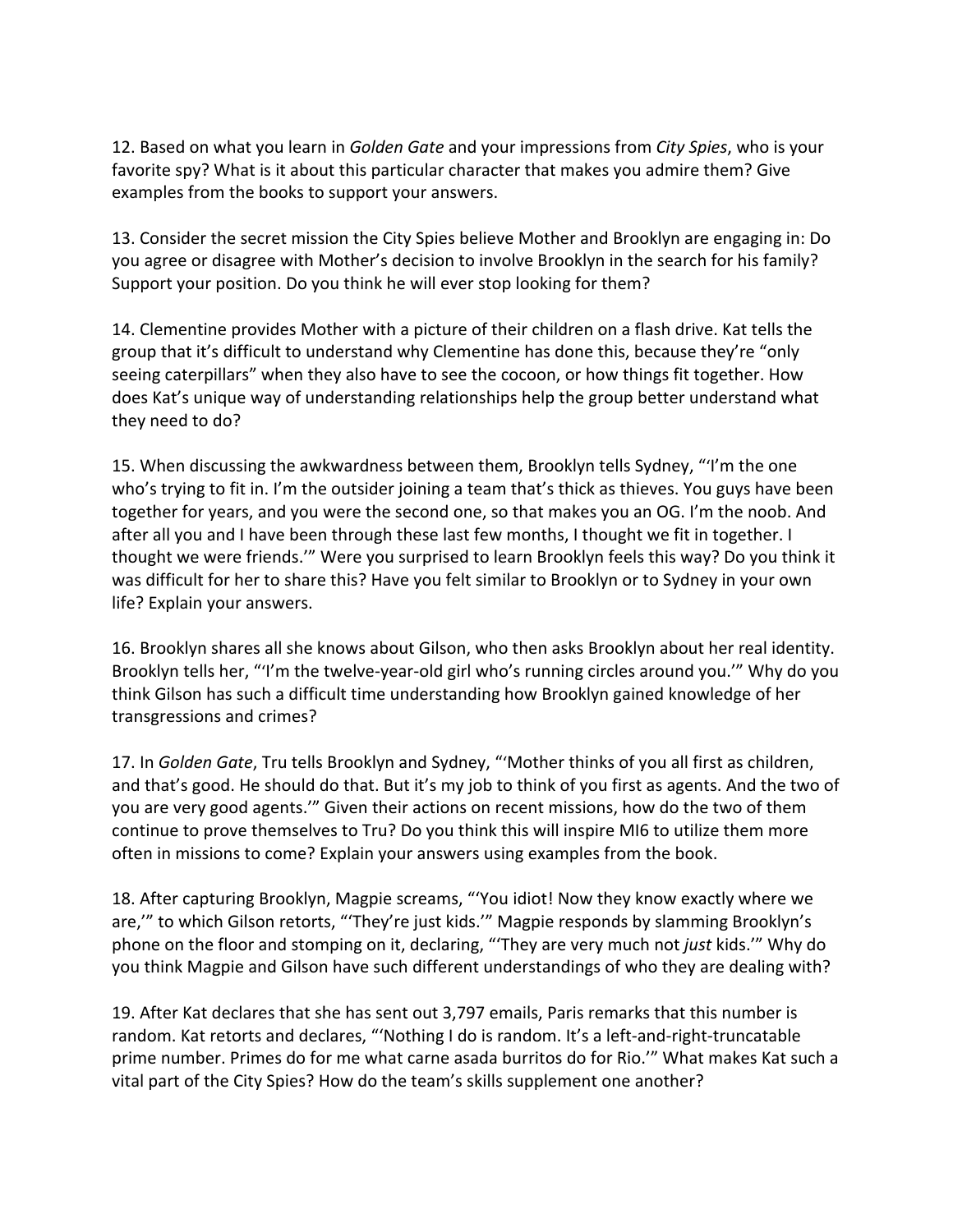20. Considering the novel's conclusion, what do you predict will happen in the next installment of *City Spies*?

## **Extension Activities**

Use the following research and activities inspired by *Golden Gate* to extend the novel's instructional impact and learning for readers.

## **SYLVIA EARLE**

Brooklyn and Sydney successfully protect the passengers aboard the *Sylvia Earle*, a ship whose namesake is an important American marine biologist. Using library and internet resources, have students research more about Earle's incredible contributions to science and share their most interesting findings with their classmates.

### **NATIONAL PARKS**

As the City Spies work to solve the mystery of Rutledge's death and Magpie's identity, they travel to US National Parks like Muir Woods, Fort Point, and Alcatraz. Have students work with a partner to select a national park of choice to learn more. After allowing for exploring and learning, have pairs share what they discovered. They can even design travel brochures to give their classmates a better idea of what the national park has to offer.

# **JUSTICE IS . . .**

The City Spies are motivated by the concept of justice and what it means to them. Characters talk about this at different times throughout the books. Discuss the characters' takes, and then have your students write short essays that define what justice means to them.

#### **WOMEN IN STEM**

Monty is a cryptographer, Kat is a math genius, and Brooklyn is a hacker. Celebrate these characters by studying famous women in STEM from history. Have students think about the challenges the women faced, the skills they acquired, their motivations and character traits, and how they defined success. Has the reception of women in STEM changed over time?

#### **OPERATION TRANSLATION**

The City Spies speak a number of different native languages, including English, Spanish, Portuguese, French, Nepali, and Swahili. Assign your students a list of words and have them translate them into all these languages. Compare how the different variations are similar and dissimilar.

#### **COVER TO COVER**

It's interesting to see how books differ across countries. Show your students images of the foreign editions of *Golden Gate* and *City Spies* to compare and contrast. Pick five other popular books and show them the different covers in circulation. Talk about why the cover images might be different for readers around the world.